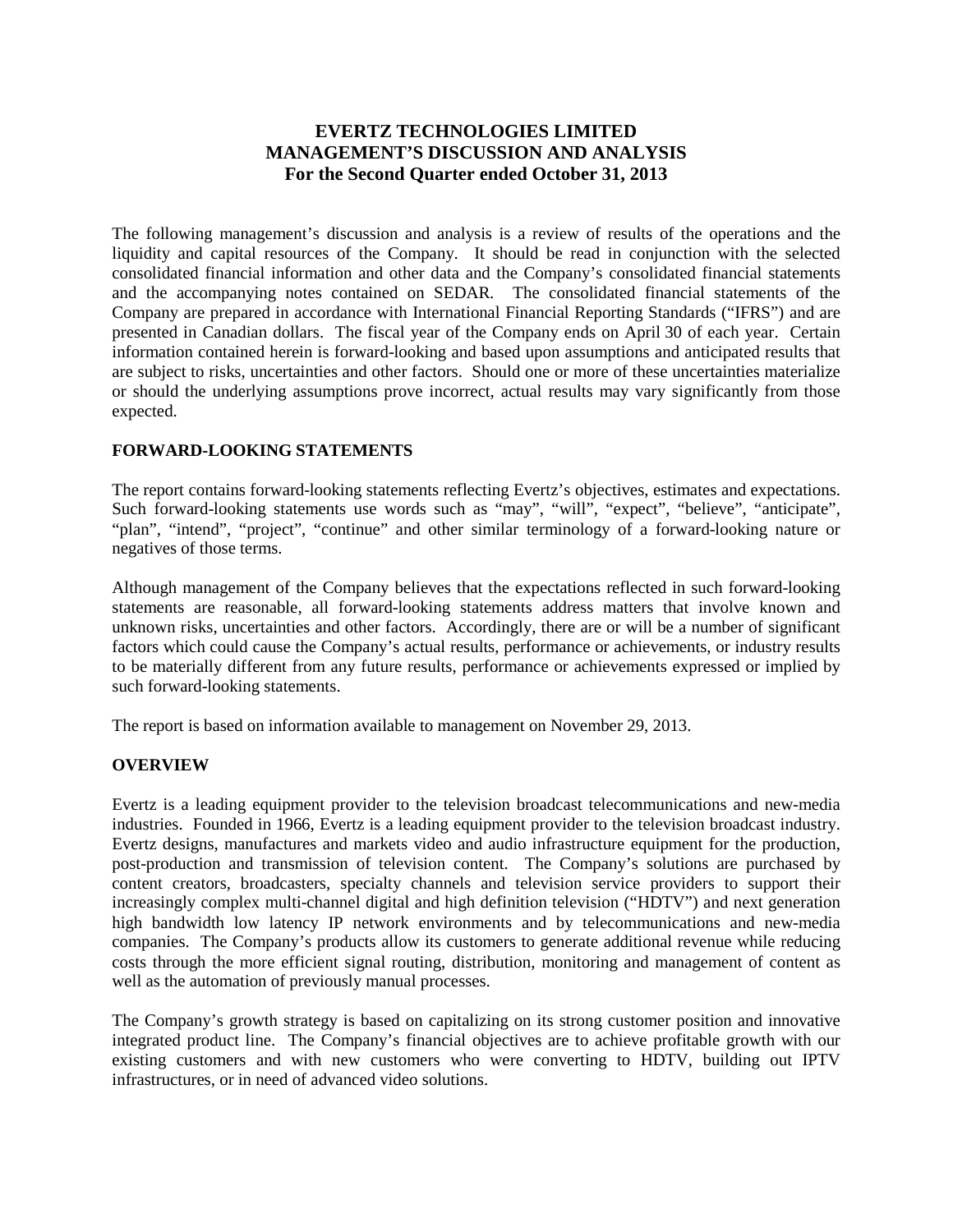Our plan is to bring to market the new technologies that we have invested heavily in for the past several years. These technologically superior solutions help to enable our broadcast, cable, telco, satellite, content creator and new media customers to address and implement their video infrastructure requirements.

Our broadcast customers continue to operate in a challenging economic environment which impacts their ability to incur capital expenditures and often results in projects being scaled back or postponed to later periods.

While it does appear that industry conditions are showing some improvement in certain geographical areas, it is unclear what the time frame will be for our customers to convert this to equipment purchases.

## **SIGNIFICANT ACCOUNTING POLICIES**

### **Changes in Accounting Policies**

## *Consolidated Financial Statements*

Effective May 1, 2013, the Company adopted IFRS 10, *Consolidated Financial Statements* ("IFRS 10"). IFRS 10 establishes principles for the presentation and preparation of consolidated financial statements when an entity controls one or more other entities. IFRS 10 replaced the consolidation requirements in SIC-12, *Consolidation – Special Purpose Entities* and IAS 27, *Consolidated and Separate Financial Statements.* The adoption of IFRS 10 did not have any impact on the Interim Condensed Consolidated Financial Statements.

### *Disclosure of Interests in Other Entities*

Effective May 1, 2013, the Company adopted IFRS 12, *Disclosure of Interests in Other Entities* ("IFRS 12"). IFRS 12 is a new and comprehensive standard on disclosure requirements for all forms of interests in other entities, including subsidiaries, joint arrangements, associates and unconsolidated structured entities. The adoption of IFRS 12 did not have any impact on the Interim Condensed Consolidated Financial Statements and we are currently evaluating the impact on the annual consolidated financial statements.

### *Fair Value Measurements*

Effective May 1, 2013, the Company adopted IFRS 13, *Fair Value Measurements* ("IFRS 13"). IFRS 13 provides new guidance on fair value measurement and disclosure requirements. The adoption of IFRS 13 did not have any impact on the Interim Condensed Consolidated Financial Statements.

### *Presentation of Financial Statements*

Effective May 1, 2013, the Company adopted Amendments to IAS 1, *Presentation of Financial Statements* ("Amendments to IAS 1"), which became effective for annual periods beginning on or after July 1, 2012, are applied retroactively. The amendments require that an entity present separately the items of other comprehensive income that may be reclassified to profit or loss in the future from those that would never be reclassified to profit or loss. The adoption of Amendments to IAS 1 did not have any impact on the Interim Condensed Consolidated Financial Statements.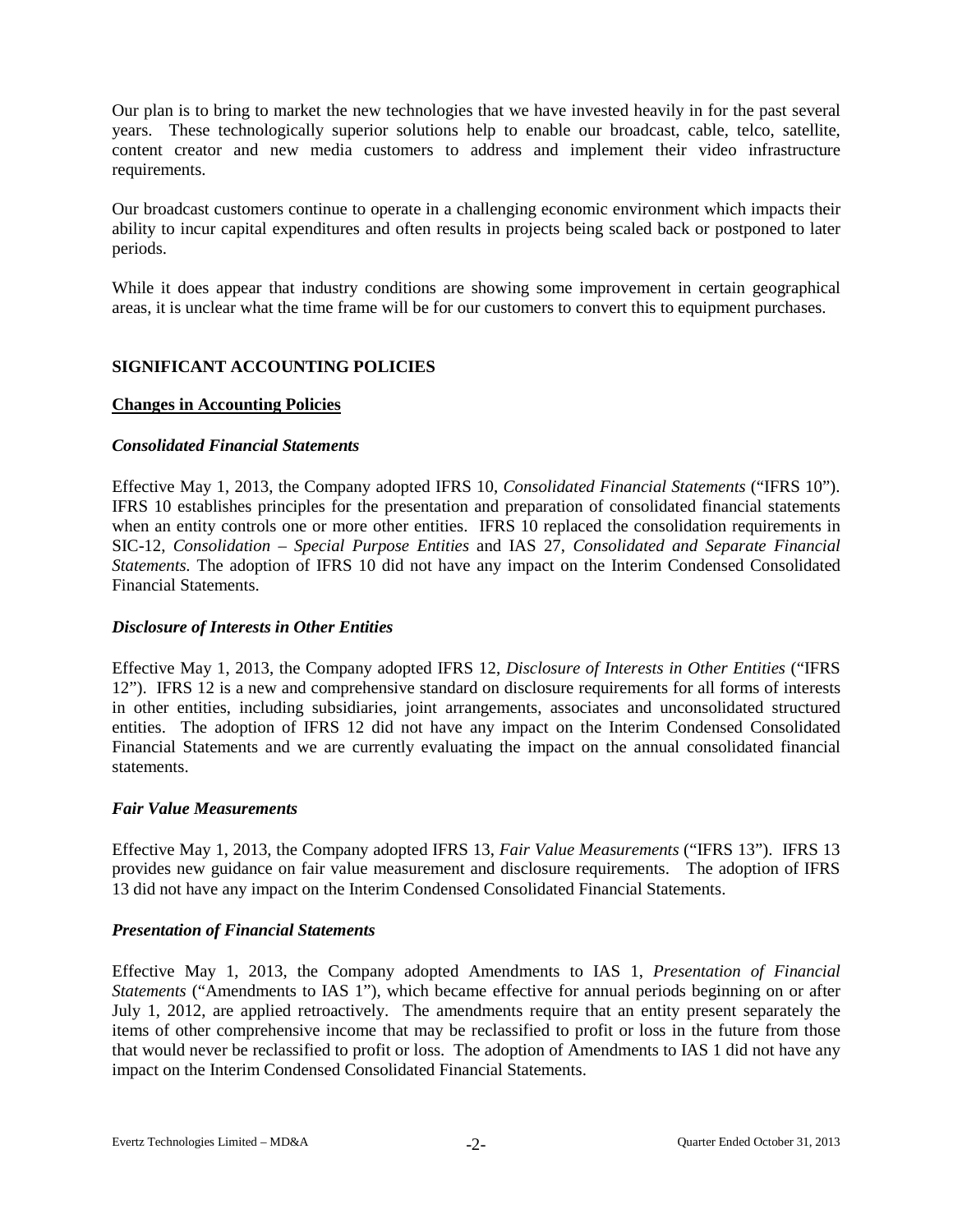## *Financial Instruments*

Effective May 1, 2013, the Company adopted Amendments to IFRS 7, Financial Instruments Disclosures ("Amendments to IFRS 7"), which amend the disclosure requirements in IFRS 7 to require information about all recognized financial instruments that are offset in accordance with paragraph 42 of IAS 32 Financial Instruments: Presentation. The adoption of Amendments to IFRS 7 did not have any impact on the Interim Condensed Consolidated Financial Statements.

## **New and Revised IFRSs Issued but Not Yet Effective**

Following is a listing of amendments, revisions and new International Financial Reporting Standards issued but not yet effective. Unless otherwise indicated, earlier application is permitted.

### *Financial Instruments*

IFRS 9 Financial instruments ("IFRS 9") was issued by the IASB on November 12, 2009 and will replace IAS 39 Financial Instruments: Recognition and Measurement ("IAS 39"). IFRS 9 introduces new requirements for the financial reporting of financial assets and financial liabilities. IFRS 9 is effective for annual periods beginning on or after January 1, 2015. The Company has not yet determined the impact of IFRS 9 on its financial statements.

IAS 32, Financial instruments: Presentation ("IAS 32") was amended by the IASB in December 2011 to clarify certain aspects of the requirements on offsetting. The amendments focus on the criterion that an entity currently has a legally enforceable right to set off the recognized amounts and the criterion that an entity intends either to settle on a net basis or to realize the asset and settle the liability simultaneously. The amendments to IAS 32 are effective for annual periods beginning on or after January 1, 2014. The Company has not yet determined the impact of IAS 32 on its financial statements.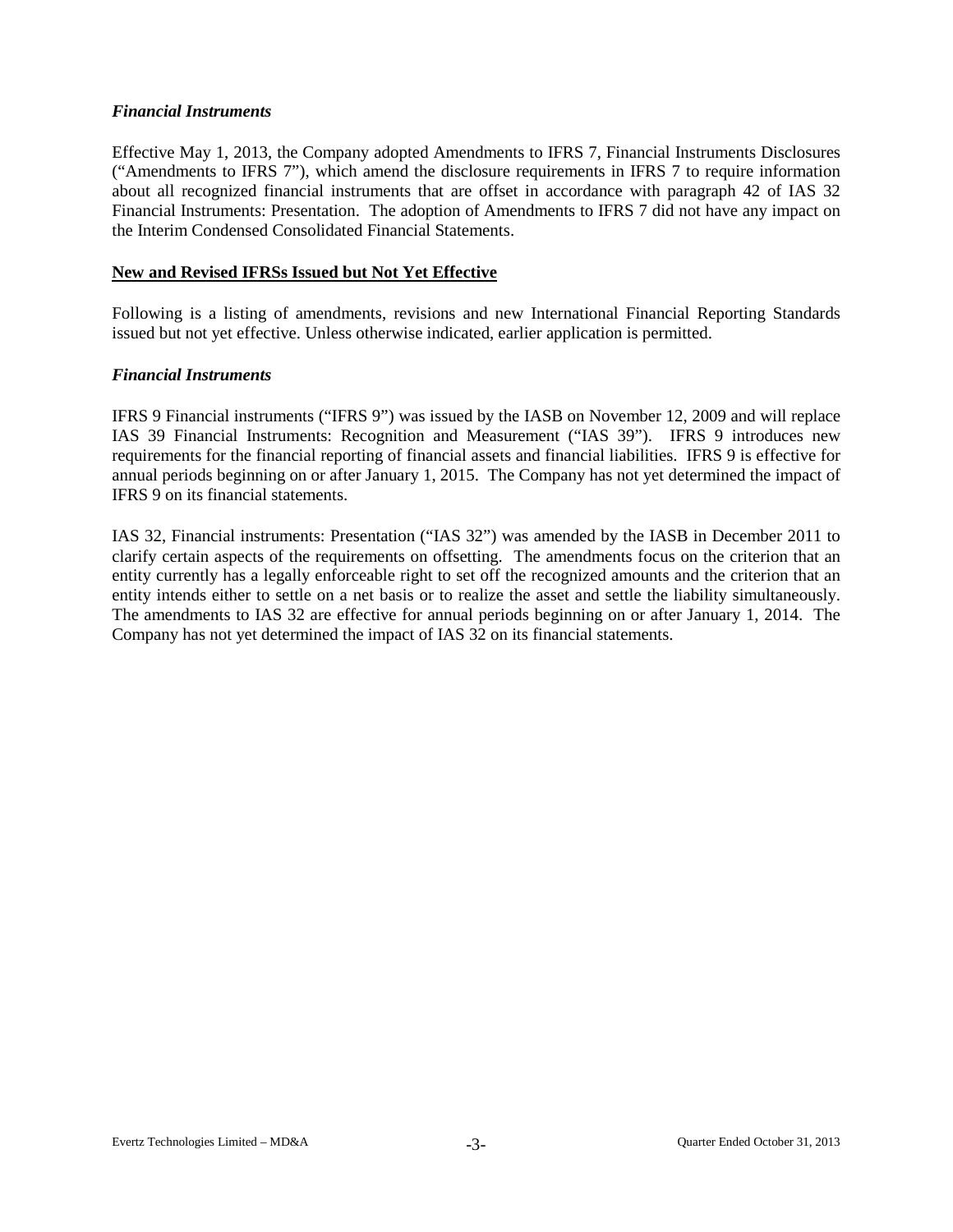## **QUARTER END HIGHLIGHTS**

Revenue was \$81.2 million for the second quarter ended October 31, 2013, compared to \$83.2 million in the period ended October 31, 2012.

Net earnings for the second quarter ended October 31, 2013 were \$15.6 million as compared to \$19.1 million for the second quarter ended October 31, 2012. Fully-diluted earnings per share were \$0.21 for the second quarter ended October 31, 2013 as compared to \$0.26 for the second quarter ended October 31, 2012.

Gross margin during the second quarter ended October 31, 2013 was 57.4% as compared to 58.8% for the second quarter ended October 31, 2012.

Selling and administrative expenses for the second quarter ended October 31, 2013 was \$13.7 million compared to the second quarter ended October 31, 2012 of \$13.1 million. As a percentage of revenue, selling and administrative expenses totaled 16.8% for the second quarter ended October 31, 2013 as opposed to 15.7% for the second quarter ended October 31, 2012.

Research and development ("R&D") expenses increased by \$2.0 million or approximately 16% compared to the second quarter ended October 31, 2012.

Cash and instruments held for trading were \$208.2 million and working capital was \$360.3 million as at October 31, 2013 as compared to cash and instruments held for trading of \$220.7 million and working capital of \$352.2 million as at April 30, 2013.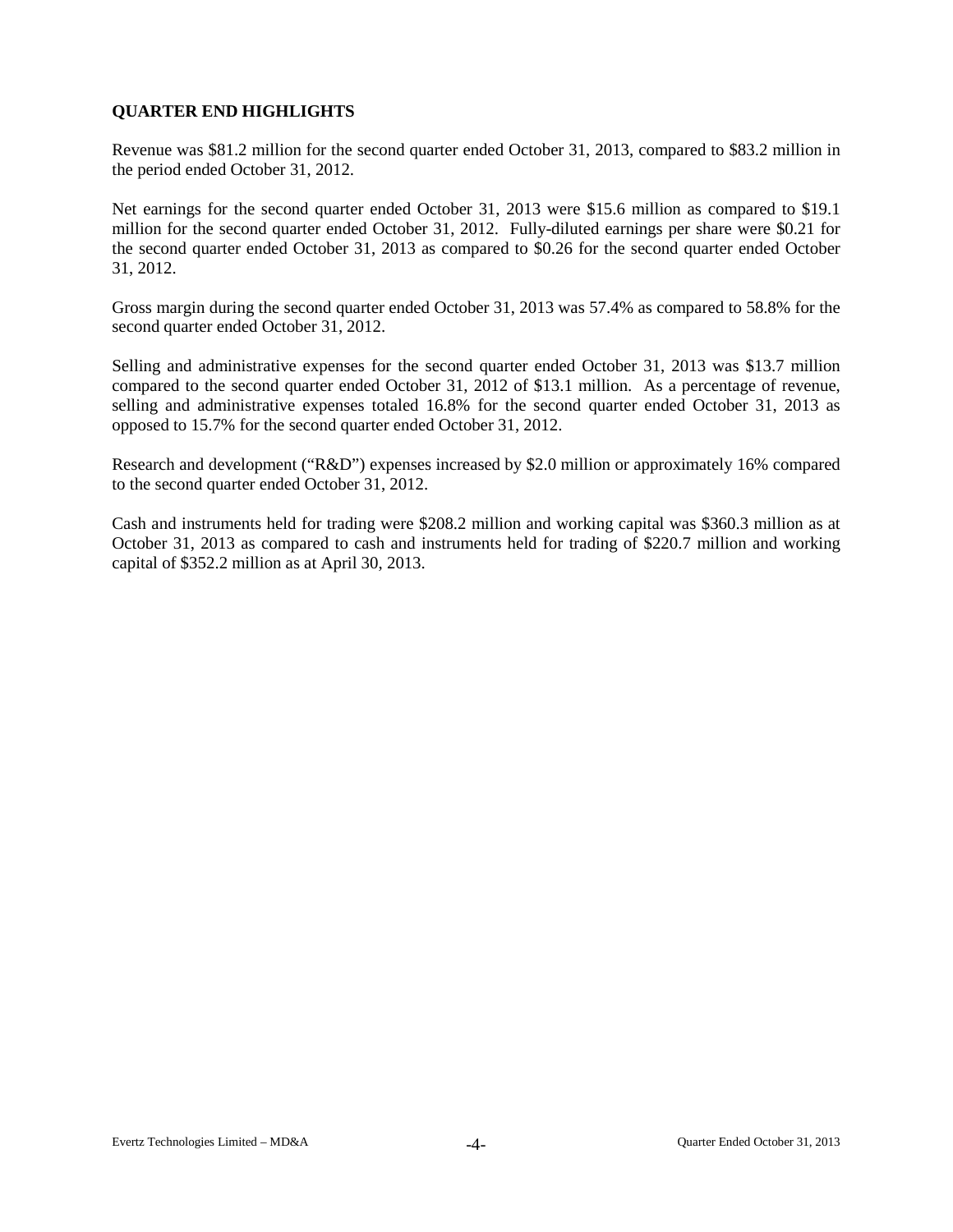# **Selected Consolidated Financial Information**

| (in thousands of dollars except earnings per share and share data) |  |
|--------------------------------------------------------------------|--|
|                                                                    |  |

|                                                       | Three month period ended<br>October 31, |                           |                           | Six month period ended<br>October 31, |                           |                          |
|-------------------------------------------------------|-----------------------------------------|---------------------------|---------------------------|---------------------------------------|---------------------------|--------------------------|
|                                                       | 2013                                    |                           | 2012                      | 2013                                  |                           | 2012                     |
|                                                       | \$<br>81,244                            | $\mathcal{S}$             |                           | \$<br>145,102                         | $\boldsymbol{\mathsf{S}}$ |                          |
| Revenue                                               |                                         |                           | 83,158                    | 61,736                                |                           | 179,119<br>74,604        |
| Cost of goods sold                                    | 34,592                                  |                           | 34,298                    | 83,366                                |                           |                          |
| Gross margin                                          | 46,652                                  |                           | 48,860                    |                                       |                           | 104,515                  |
| Expenses                                              |                                         |                           |                           |                                       |                           |                          |
| Selling and administrative                            | 13,671                                  |                           | 13,090                    | 25,283                                |                           | 25,459                   |
| General                                               | 1,465                                   |                           | 1,449                     | 2,927                                 |                           | 2,897                    |
| Research and development                              | 14,625                                  |                           | 12,612                    | 28,084                                |                           | 24,404                   |
| Investment tax credits                                | (3,008)                                 |                           | (2,864)                   | (5,865)                               |                           | (6,050)                  |
| Foreign exchange gain                                 | (956)                                   |                           | (1,321)                   | (3,465)                               |                           | (1,323)                  |
|                                                       | 25,797                                  |                           | 22,966                    | 46,964                                |                           | 45,387                   |
| Earnings before undernoted                            | 20,855                                  |                           | 25,894                    | 36,402                                |                           | 59,128                   |
| Finance income                                        | 603                                     |                           | 428                       | 1,224                                 |                           | 877                      |
| Finance costs                                         | (112)                                   |                           | (78)                      | (214)                                 |                           | (166)                    |
| Other income and expenses                             | (92)                                    |                           | (119)                     | (85)                                  |                           | (4)                      |
| Earnings before income taxes                          | 21,254                                  |                           | 26,125                    | 37,327                                |                           | 59,835                   |
|                                                       |                                         |                           |                           |                                       |                           |                          |
| Provision for (recovery of) income taxes              |                                         |                           |                           |                                       |                           |                          |
| Current                                               | 5,345                                   |                           | 6,324                     | 11,715                                |                           | 15,312                   |
| Deferred                                              | 289                                     |                           | 709                       | (1,824)                               |                           | 672                      |
|                                                       | 5,634                                   |                           | 7,033                     | 9,891                                 |                           | 15,984                   |
| Net earnings for the period                           | \$<br>15,620                            | $\boldsymbol{\mathsf{S}}$ | 19,092                    | \$<br>27,436                          | \$                        | 43,851                   |
| Net earnings attributable to non-controlling interest | 198                                     |                           | 185                       | 281                                   |                           | 355                      |
| Net earnings attributable to shareholders             | 15,422                                  |                           | 18,907                    | 27,155                                |                           | 43,496                   |
| Net earnings for the period                           | \$<br>15,620                            | \$                        | 19,092                    | \$<br>27,436                          | \$                        | 43,851                   |
|                                                       |                                         |                           |                           |                                       |                           |                          |
| Earnings per share                                    |                                         |                           |                           |                                       |                           |                          |
| Basic                                                 | \$<br>0.21                              | \$                        | 0.26                      | \$<br>0.37                            | \$                        | 0.59                     |
| Diluted                                               | \$<br>0.21                              | \$                        | 0.26                      | \$<br>0.37                            | \$                        | 0.59                     |
|                                                       |                                         |                           |                           |                                       |                           |                          |
| Consolidated Balance Sheet Data                       |                                         |                           | As at<br>October 31, 2013 |                                       |                           | As at<br>April 30, 2013  |
| Cash and instruments held for trading                 |                                         | \$                        | 208,190                   | \$                                    |                           | 220,668                  |
| Inventory                                             |                                         |                           | 119,312                   |                                       |                           | 111,619                  |
| Working capital                                       |                                         |                           | 360,322                   |                                       |                           | 352,164                  |
| Total assets                                          |                                         |                           | 465,388                   |                                       |                           | 465,307                  |
| Shareholders' equity                                  |                                         |                           | 417,729                   |                                       |                           | 406,797                  |
|                                                       |                                         |                           |                           |                                       |                           |                          |
| Number of common shares outstanding:<br><b>Basic</b>  |                                         |                           |                           |                                       |                           |                          |
| Fully-diluted                                         |                                         |                           | 74,024,746<br>78,038,846  |                                       |                           | 73,632,566<br>78,246,966 |
|                                                       |                                         |                           |                           |                                       |                           |                          |
| Weighted average number of shares outstanding:        |                                         |                           |                           |                                       |                           |                          |
| <b>Basic</b>                                          |                                         |                           | 73,900,859                |                                       |                           | 73,300,647               |
| Fully-diluted                                         |                                         |                           | 74,231,689                |                                       |                           | 73,816,338               |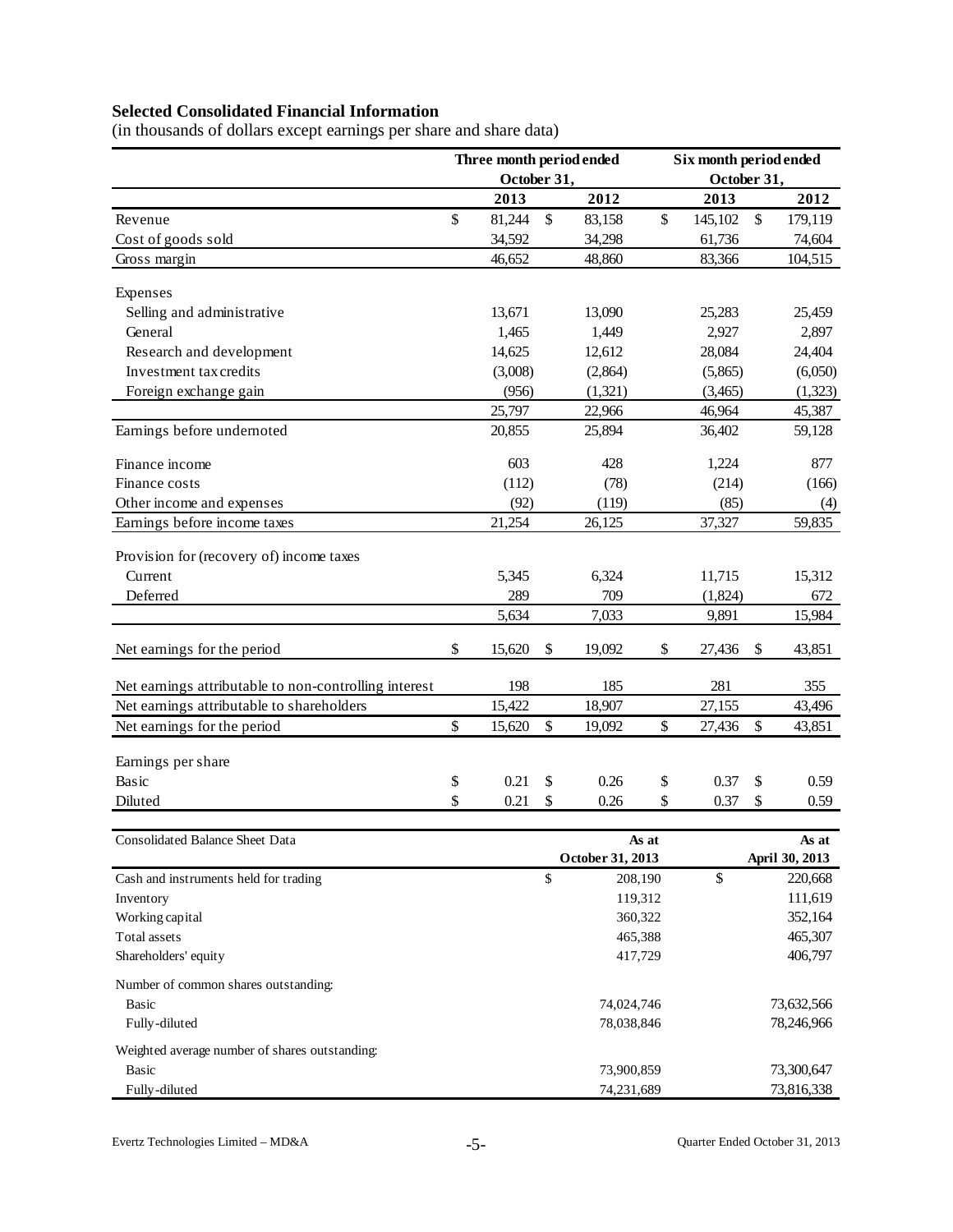#### **Consolidated Statement of Operations Data**

(in thousands of dollars except earnings per share and share data)

|                                                       |             |    | Three month period ended | Six month period ended |             |    |           |  |  |
|-------------------------------------------------------|-------------|----|--------------------------|------------------------|-------------|----|-----------|--|--|
|                                                       | October 31, |    |                          |                        | October 31, |    |           |  |  |
|                                                       | 2013        |    | 2012                     |                        | 2013        |    | 2012      |  |  |
| Revenue                                               | 100.0%      |    | 100.0%                   |                        | 100.0%      |    | 100.0%    |  |  |
| Cost of goods sold                                    | 42.6%       |    | 41.2%                    |                        | 42.5%       |    | 41.7%     |  |  |
| Gross margin                                          | 57.4%       |    | 58.8%                    |                        | 57.5%       |    | 58.3%     |  |  |
| Expenses                                              |             |    |                          |                        |             |    |           |  |  |
| Selling and administrative                            | 16.8%       |    | 15.7%                    |                        | 17.4%       |    | 14.2%     |  |  |
| General                                               | 1.8%        |    | 1.7%                     |                        | 2.0%        |    | 1.6%      |  |  |
| Research and development                              | 18.0%       |    | 15.2%                    |                        | 19.4%       |    | 13.6%     |  |  |
| Investment tax credits                                | (3.7%)      |    | $(3.4\%)$                |                        | $(4.0\%)$   |    | $(3.4\%)$ |  |  |
| Foreign exchange gain                                 | $(1.2\%)$   |    | $(1.6\%)$                |                        | $(2.4\%)$   |    | $(0.7\%)$ |  |  |
|                                                       | 31.7%       |    | 27.6%                    |                        | 32.4%       |    | 25.3%     |  |  |
| Earnings before undernoted                            | 25.7%       |    | 31.2%                    |                        | 25.1%       |    | 33.0%     |  |  |
| Finance income                                        | 0.7%        |    | 0.5%                     |                        | 0.8%        |    | 0.5%      |  |  |
| Finance costs                                         | $(0.1\%)$   |    | $(0.1\%)$                |                        | $(0.1\%)$   |    | $(0.1\%)$ |  |  |
| Other income and expenses                             | $(0.1\%)$   |    | $(0.1\%)$                |                        | $(0.1\%)$   |    | 0.0%      |  |  |
| Earnings before income taxes                          | 26.2%       |    | 31.5%                    |                        | 25.7%       |    | 33.4%     |  |  |
| Provision for (recovery) of income taxes              |             |    |                          |                        |             |    |           |  |  |
| Current                                               | 6.6%        |    | 7.6%                     |                        | 8.1%        |    | 8.5%      |  |  |
| Deferred                                              | 0.4%        |    | 0.9%                     |                        | $(1.3\%)$   |    | 0.4%      |  |  |
|                                                       | 7.0%        |    | 8.5%                     |                        | 6.8%        |    | 8.9%      |  |  |
| Net earnings for the period                           | 19.2%       |    | 23.0%                    |                        | 18.9%       |    | 24.5%     |  |  |
| Net earnings attributable to non-controlling interest | 0.2%        |    | 0.2%                     |                        | 0.2%        |    | 0.2%      |  |  |
| Net earnings attributable to shareholders             | 19.0%       |    | 22.8%                    |                        | 18.7%       |    | 24.3%     |  |  |
| Net earnings for the period                           | 19.2%       |    | 23.0%                    |                        | 18.9%       |    | 24.5%     |  |  |
| Earnings per share:                                   |             |    |                          |                        |             |    |           |  |  |
| <b>Basic</b>                                          | \$<br>0.21  | S  | 0.26                     | \$                     | 0.37        | \$ | 0.59      |  |  |
| Diluted                                               | \$<br>0.21  | \$ | 0.26                     | \$                     | 0.37        | \$ | 0.59      |  |  |

## **REVENUE AND EXPENSES**

## *Revenue*

The Company generates revenue principally from the sale of its broadcast equipment solutions to content creators, broadcasters, specialty channels and television service providers.

The Company markets and sells its products and services through both direct and indirect sales strategies. The Company's direct sales efforts focus on large and complex end-user customers. These customers have long sales cycles typically ranging from four to eight months before an order may be received by the Company for fulfillment.

The Company monitors revenue performance in two main geographic regions: (i) United States/Canada and (ii) International.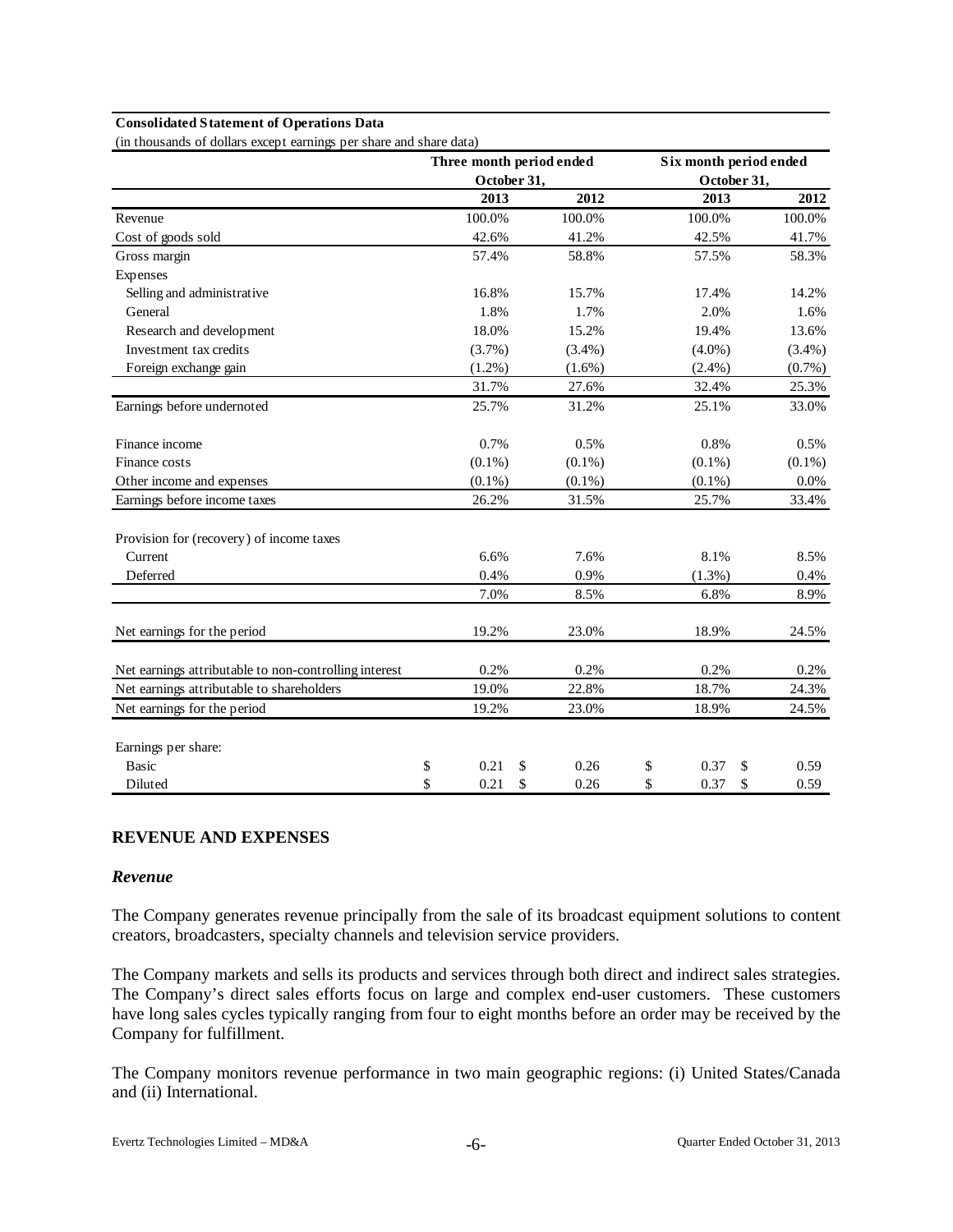The Company currently generates approximately 45% to 60% of its revenue in the United States/Canada. The Company recognizes the opportunity to more aggressively target markets in other geographic regions and intends to invest in personnel and infrastructure in those markets.

While a significant portion of the Company's expenses are denominated in Canadian dollars, the Company collects substantially all of its revenues in currencies other than the Canadian dollar and therefore has significant exposure to fluctuations in foreign currencies, in particular the US dollar. Approximately 70% to 80% of the Company's revenues are denominated in US dollars.

## *Revenue*

| (In thousands of Canadian dollars) | Three month period ended<br>October 31, |  |        | % increase<br>(decrease) | Six month period ended<br>October 31, |      |            |          |  |  |
|------------------------------------|-----------------------------------------|--|--------|--------------------------|---------------------------------------|------|------------|----------|--|--|
|                                    | 2012<br>2013                            |  |        | 2013                     |                                       | 2012 | (decrease) |          |  |  |
| United States/Canada               | 38.142                                  |  | 46.732 | (18%)                    | 74.069                                |      | 106.122    | $(30\%)$ |  |  |
| International                      | 43.102                                  |  | 36.426 | 18%                      | 71.033                                |      | 72.997     | (3%)     |  |  |
|                                    | 81.244                                  |  | 83.158 | $(2\%)$                  | 145.102                               |      | 79.119     | (19%)    |  |  |

Total revenue for the second quarter ended October 31, 2013 was \$81.2 million, a decrease of \$2.0 million as compared to revenue of \$83.2 million for the second quarter ended October 31, 2012.

Total revenue for the six month period ended October 31, 2013 was \$145.1 a decrease of 19% or \$34.0 million as compared to revenue of \$179.1 million for the six month period ended October 31, 2012.

Revenue in the United States/Canada region decreased to \$38.1 million for the second quarter ended October 31, 2013, a decrease of 18% or \$8.6 million as compared to revenue of \$46.7 million for the second quarter ended October 31, 2012.

Revenue in the United States/Canada region decreased to \$74.1 million for the six month period ended October 31, 2013, a decrease of 30% or \$32.0 million as compared to revenue of \$106.1 million for the six month period ended October 31, 2012.

Revenue in the International region increased to \$43.1 million for the second quarter ended October 31, 2013, an increase of 18% or \$6.7 million as compared to revenue of \$36.4 million for the second quarter ended October 31, 2012. Included in the quarter are sales to one international customer in excess of \$13 million.

Revenue in the International region decreased to \$71.0 million for the six month period ended October 31, 2013, a decrease of 3% or \$2.0 million as compared to revenue of \$73.0 million for the six month period ended October 31, 2012.

## *Cost of Sales*

Cost of sales consists primarily of costs of manufacturing and assembly of products. A substantial portion of these costs is represented by components and compensation costs for the manufacture and assembly of products. Cost of sales also includes related overhead, certain depreciation, final assembly, quality assurance, inventory management and support costs. Cost of sales also includes the costs of providing services to clients, primarily the cost of service-related personnel.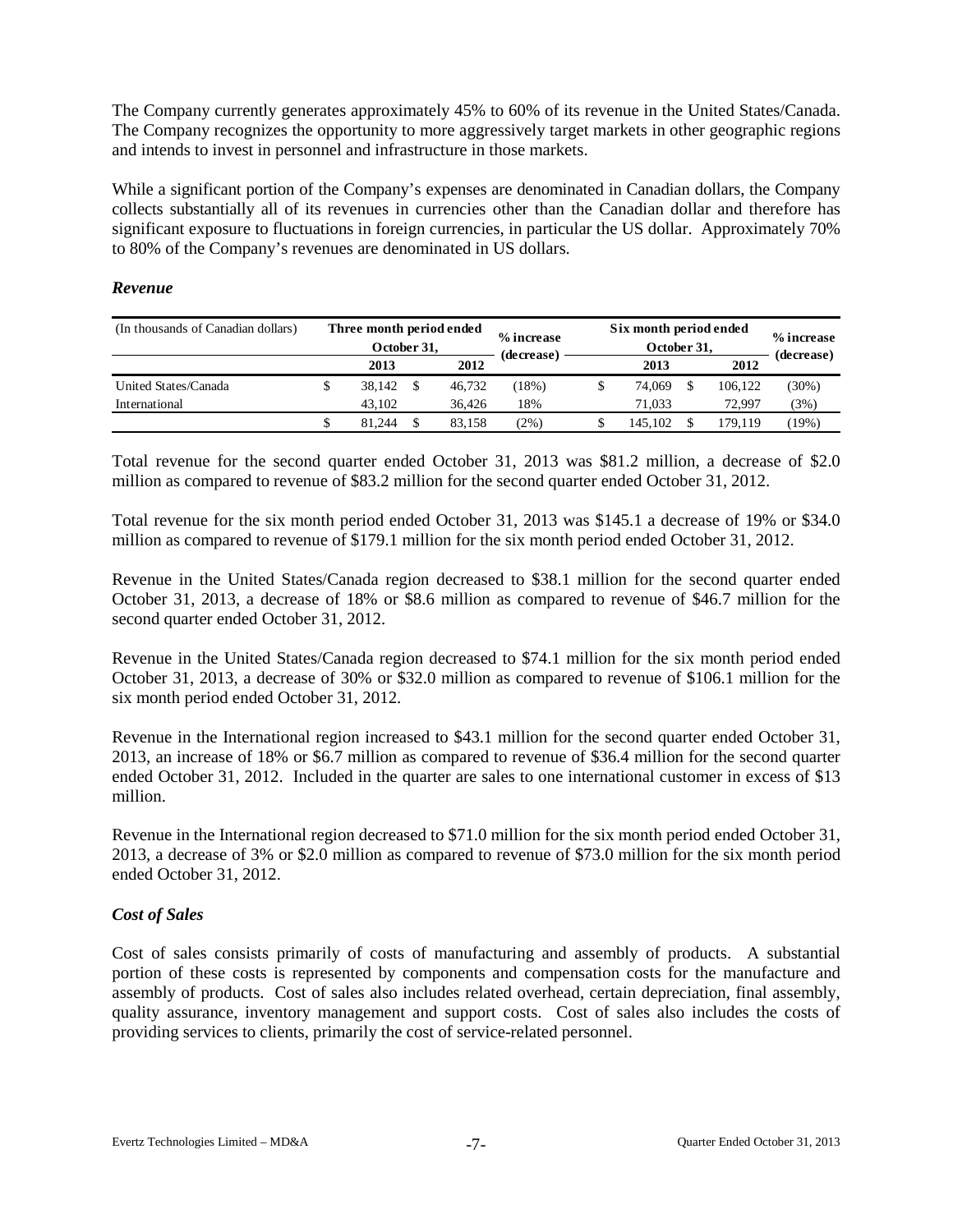## *Gross Margin*

| (In thousands of Canadian dollars) | Three month period ended<br>October 31, |  |        | % increase<br>(decrease) | Six month period ended | % increase<br>(decrease) |         |       |  |
|------------------------------------|-----------------------------------------|--|--------|--------------------------|------------------------|--------------------------|---------|-------|--|
|                                    | 2013                                    |  | 2012   |                          |                        | 2013                     | 2012    |       |  |
| Gross margin                       | 46.652                                  |  | 48.860 | (5%)                     |                        | 83.366                   | 104.515 | (20%) |  |
| Gross margin % of sales            | 58.8%<br>57.4%                          |  |        |                          |                        | 57.5%                    | 58.3%   |       |  |

Gross margin for the second quarter ended October 31, 2013 was \$46.7 million, compared to \$48.9 million for the second quarter ended October 31, 2012. As a percentage of revenue, the gross margin was 57.4% for the second quarter ended October 31, 2013, as compared to 58.8% for the second quarter ended October 31, 2012.

Gross margin for the six month period ended October 31, 2013 was \$83.4 million, compared to \$104.5 million for the second quarter ended October 31, 2012. As a percentage of revenue, the gross margin was 57.5% for the six month period ended October 31, 2013, as compared to 58.3% for the six month period ended October 31, 2012.

Gross margins vary depending on the product mix, geographic distribution and competitive pricing pressures. For the second quarter ended October 31, 2013 the gross margin, as a percentage of revenue, was in the Company's projected range. The pricing environment continues to be very competitive with substantial discounting by our competition.

The Company expects that it will continue to experience competitive pricing pressures. The Company continually seeks to build its products more efficiently and enhance the value of its product and service offerings in order to reduce the risk of declining gross margin associated with the competitive environment.

### *Operating Expenses*

The Company's operating expenses consist of: (i) selling, administrative and general; (ii) research and development and (iii) foreign exchange.

Selling expenses primarily relate to remuneration of sales and technical personnel. Other significant cost components include trade show costs, advertising and promotional activities, demonstration material and sales support. Selling and administrative expenses relate primarily to remuneration costs of related personnel, legal and professional fees, occupancy and other corporate and overhead costs. The Company also records certain depreciation amortization and share based compensation charges as general expenses. For the most part, selling, administrative and general expenses are fixed in nature and do not fluctuate directly with revenue. The Company's selling expenses tend to fluctuate in regards to the timing of trade shows, sales activity and sales personnel.

The Company invests in research and development to maintain its position in the markets it currently serves and to enhance its product portfolio with new functionality and efficiencies. Although the Company's research and development expenditures do not fluctuate directly with revenues, it monitors this spending in relation to revenues and adjusts expenditures when appropriate. Research and development expenditures consist primarily of personnel costs and material costs. Research and development expenses are presented on a gross basis (without deduction of research and development tax credits). Research and development tax credits associated with research and development expenditures are shown separately under research and development tax credits.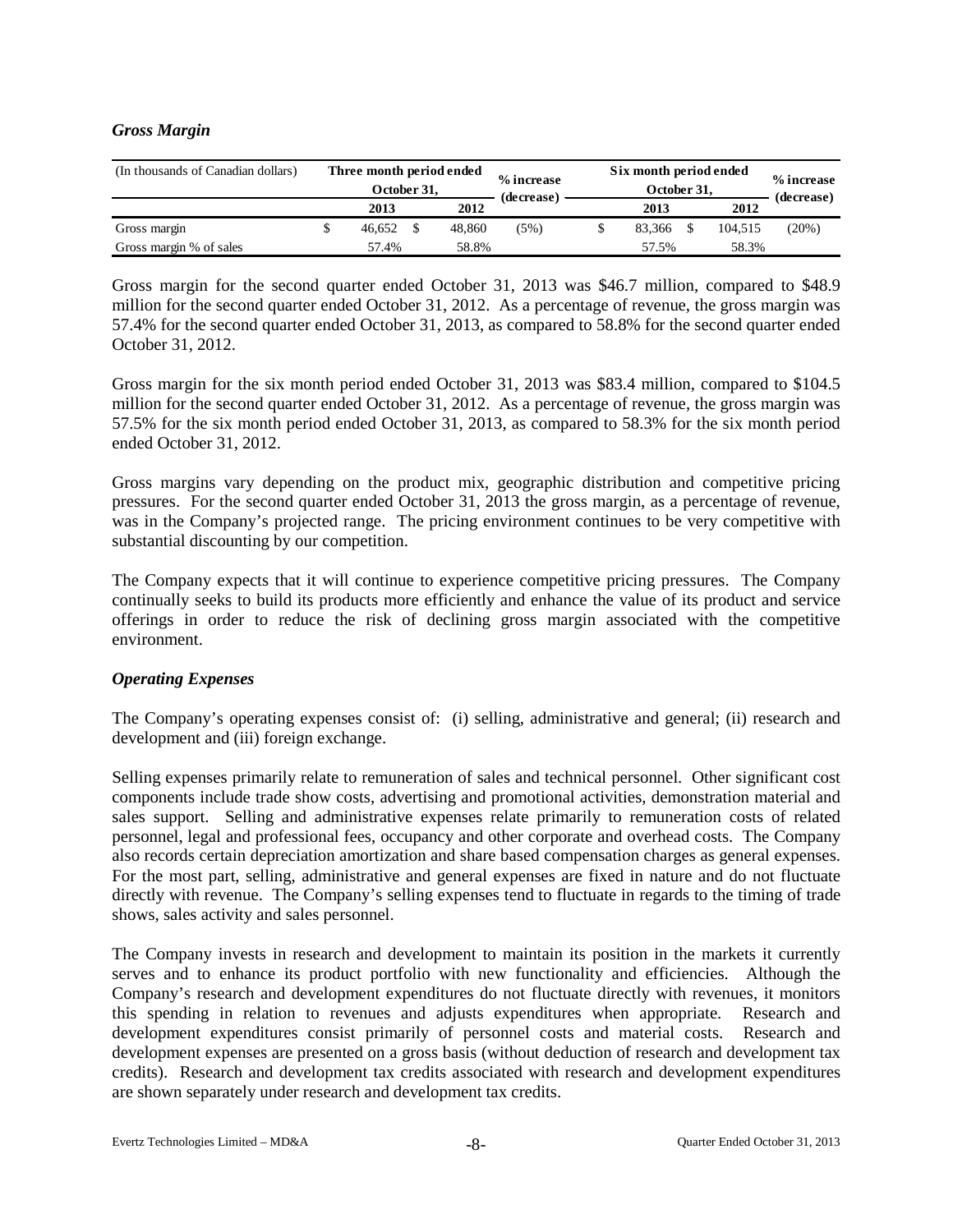## *Selling and Administrative*

| (In thousands of Canadian dollars)    | Three month period ended<br>October 31, |        | % increase<br>(decrease) | Six month period ended | % increase<br>(decrease) |        |         |  |
|---------------------------------------|-----------------------------------------|--------|--------------------------|------------------------|--------------------------|--------|---------|--|
|                                       | 2013                                    | 2012   |                          |                        | 2013                     | 2012   |         |  |
| Selling and administrative            | 13.671                                  | 13.090 | 4%                       |                        | 25.283                   | 25.459 | $1\%$ ) |  |
| Selling and administrative % of sales | 16.8%                                   | 15.7%  |                          |                        | 17.4%                    | 14.2%  |         |  |

Selling and administrative expenses excludes stock based compensation, operation of non-production property, plant and equipment, and amortization of intangibles. Selling and administrative expenses for the second quarter ended October 31, 2013 were \$13.7 million or 16.8% of revenue as compared to selling and administrative expenses of \$13.1 million or 15.7% of revenue for the second quarter ended October 31, 2012.

The increase of \$0.6 million was predominantly a result of the inclusion of selling and administrative expenses associated with the business acquired in December 2012.

Selling and administrative expenses for the six month period ended October 31, 2013 were \$25.3 million or 17.4% of revenue as compared to selling and administrative expenses of \$25.5 million or 14.2% of revenue for the six month period ended October 31, 2012.

The decrease of \$0.2 million for the year was predominantly a result of the non-reoccurrence of a bad debt expense recorded in the quarter ended July 31, 2012 offset by the inclusion of selling and administrative expenses associated with the business acquired in December 2012.

## *Research and Development (R&D)*

| (In thousands of Canadian dollars)  |                | Three month period ended<br>October 31. |  |        | % increase<br>(decrease) | Six month period ended<br>October 31, |  |        |            |  |  |
|-------------------------------------|----------------|-----------------------------------------|--|--------|--------------------------|---------------------------------------|--|--------|------------|--|--|
|                                     |                | 2013                                    |  | 2012   |                          | 2013                                  |  | 2012   | (decrease) |  |  |
| Research and development expenses   |                | 14.625                                  |  | 12.612 | 16%                      | 28,084                                |  | 24.404 | 15%        |  |  |
| Research and development % of sales | 18.0%<br>15.2% |                                         |  |        | 19.4%                    | 13.6%                                 |  |        |            |  |  |

For the second quarter ended October 31, 2013, gross R&D expenses increased to \$14.6 million, an increase of 16% or \$2.0 million as compared to an expense of \$12.6 million for the second quarter ended October 31, 2012.

The increase was predominantly a result of planned growth of R&D personnel and corresponding increases in materials and prototypes.

For the six month period ended October 31, 2013, gross R&D expenses increased to \$28.1 million, an increase of 15% or \$3.7 million as compared to an expense of \$24.4 million for the six month period ended October 31, 2012.

The increase of \$3.7 million was predominantly a result of planned growth of R&D personnel and corresponding increases in materials and prototypes.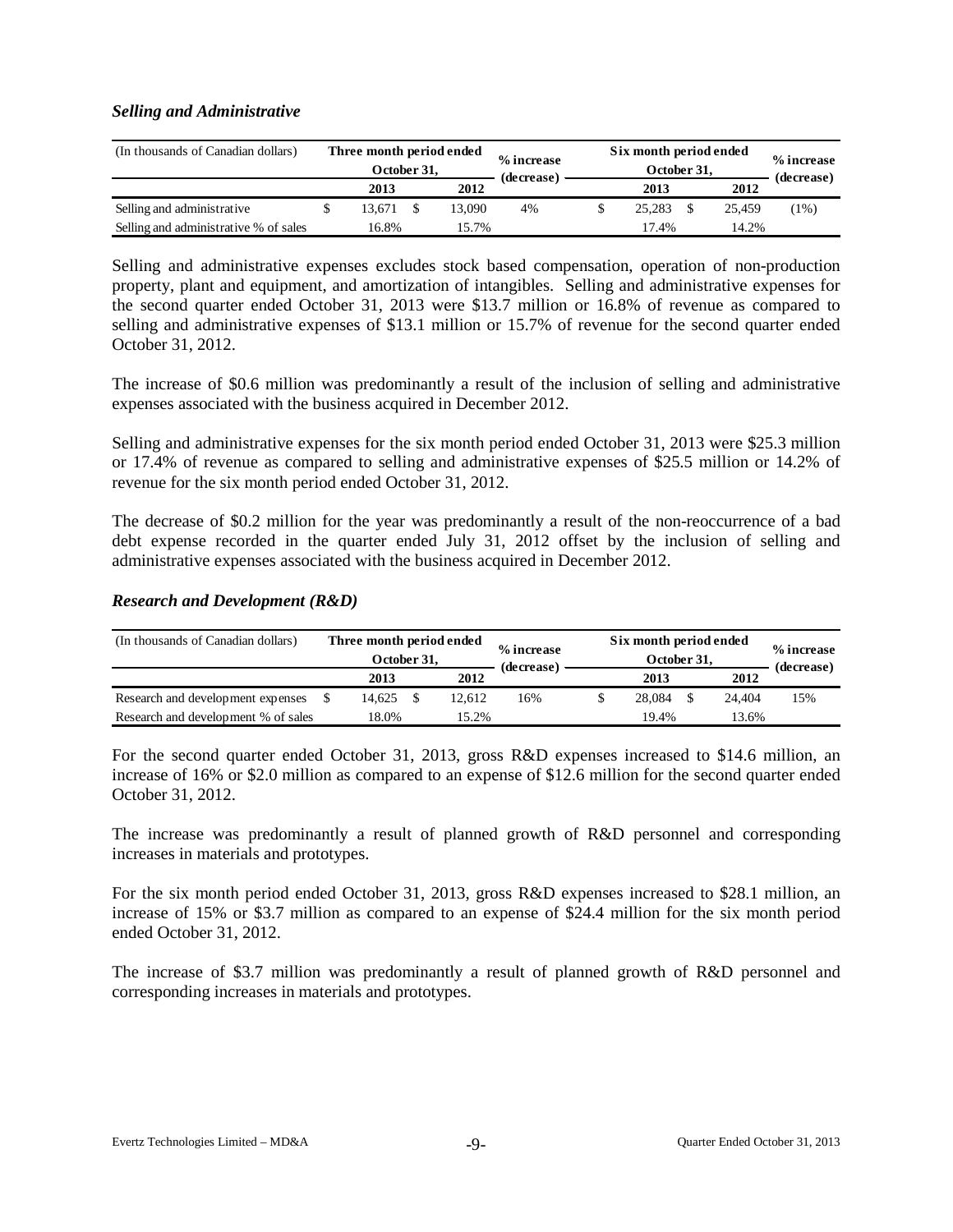## *Foreign Exchange*

For the second quarter ended October 31, 2013, the foreign exchange gain was \$1.0 million as compared to a \$1.3 million foreign exchange gain for the same period ended October 31, 2012.

For the six month period ended October 31, 2013, the foreign exchange gain was \$3.5 million as compared to a foreign exchange gain for the same period ended October 31, 2012 of \$1.3 million. The current year gain was predominantly driven by the increase in value of the US dollar against the Canadian dollar since April 30, 2013.

## *Finance Income, Finance Costs, Other Income and Expenses*

For the second quarter ended October 31, 2013, finance income, finance costs, other income and expenses netted to a gain of \$0.4 million.

For the six month period ended October 31, 2013, finance income, costs and other income was a gain of \$0.9 million of which largely relates to interest income.

## **LIQUIDITY AND CAPITAL RESOURCES**

| Liquidity and Capital Resources               |    |                  |    |               |
|-----------------------------------------------|----|------------------|----|---------------|
| (in thousands of dollars except ratios)       |    | As at            |    | As at         |
| Key Balance Sheet Amounts and Ratios:         |    | October 31, 2013 |    | Aprl 30, 2013 |
| Cash and instruments held for trading         | S  | 208,190          | S  | 220,668       |
| Working capital                               | S  | 360,322          | \$ | 352,164       |
| Long-term assets                              | \$ | 66.172           | \$ | 64,919        |
| Long-term debt                                |    | 1.455            |    | 1,539         |
| Days sales outstanding in accounts receivable |    | 82               |    | 62            |

| Statement of Cash Flow Summary  |    | Three month period ended | Six month period ended |           |           |               |          |  |
|---------------------------------|----|--------------------------|------------------------|-----------|-----------|---------------|----------|--|
|                                 |    | October 31.              | October 31,            |           |           |               |          |  |
|                                 |    | 2013                     |                        | 2012      | 2013      |               | 2012     |  |
| Operating activities            | \$ | 9.690                    | -S                     | 46.485    | 12.395    | <sup>\$</sup> | 56,070   |  |
| Investing activities            | S  | (1,449)                  |                        | (1,345)   | (4,968)   |               | (4, 436) |  |
| Financing activities            |    | (11,795)                 |                        | (11, 045) | (20, 261) |               | (22,502) |  |
| Net increase (decrease) in cash |    | (2,847)                  |                        | 33.948    | (12, 559) |               | 29,600   |  |

## *Operating Activities*

For the second quarter ended October 31, 2013, the Company generated cash from operations of \$9.7 million, compared to \$46.5 million for the second quarter ended October 31, 2012. Excluding the effects of the changes in non-cash working capital and current taxes, the Company generated cash from operations of \$19.4 million for the second quarter ended October 31, 2013, a decrease of \$3.2 million compared to \$22.6 million for the second quarter ended October 31, 2012.

For the six month period ended October 31, 2013, the Company generated cash from operations of \$12.4 million, compared to \$56.1 million for the six month period ended October 31, 2012. Excluding the effects of the changes in non-cash working capital and current taxes, the Company generated cash from operations of \$32.3 million for the six month period ended October 31, 2013, a decrease of \$17.7 million compared to \$50.0 million for the six month period ended October 31, 2012.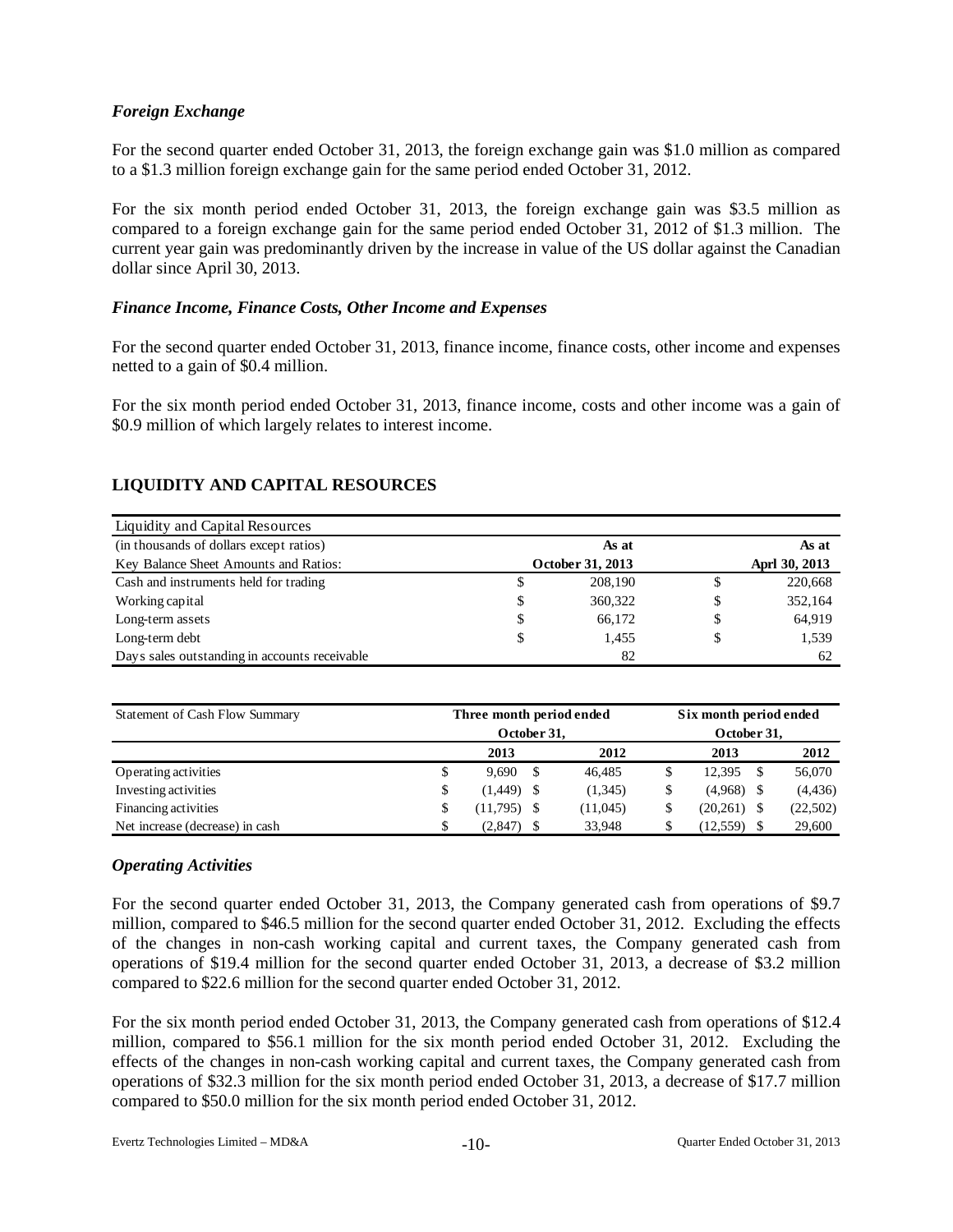## *Investing Activities*

The Company used cash from investing activities of \$1.4 million for the second quarter ended October 31, 2013 which was driven by the acquisition of capital assets of \$1.6 million, compared to cash used of \$1.3 million for the second quarter ended October 31, 2012.

The Company used cash from investing activities of \$5.0 million for the six month period ended October 31, 2013 which was driven by the acquisition of capital assets of \$5.2 million, compared to cash used of \$4.4 million for the six month period ended October 31, 2012.

## *Financing Activities*

For the second quarter ended October 31, 2013, the Company used cash from financing activities of \$11.8 million, which was principally driven by dividends paid of \$11.8 million, offset by the issuance of capital stock pursuant to the Company Stock Option Plan of \$0.2 million.

For the six month period ended October 31, 2013, the Company used cash from financing activities of \$20.3 million, which was principally driven by dividends paid of \$24.3 million, offset by the issuance of capital stock pursuant to the Company Stock Option Plan of \$4.4 million.

## **WORKING CAPITAL**

As at October 31, 2013, the Company had cash and instruments held for trading of \$208.2 million, compared to \$220.7 million at April 30, 2013.

The Company had working capital of \$360.3 million as at October 31, 2013 compared to \$352.2 million as at April 30, 2013.

The Company declared a special dividend of \$1.40 per common share payable on December 11, 2013 to shareholders of record on December 4, 2013. This special dividend of approximately \$104 million is a distribution of excess cash over and above what is considered necessary to meet known commitments and maintain adequate reserve while still retaining a solid balance sheet thereafter.

After considering the effects of the special dividend, the Company believes that the current balance in cash and instruments held for trading plus future cash flow from operations will be sufficient to finance growth and related investment and financing activities in the foreseeable future.

Day sales outstanding in accounts receivable were 82 days at October 31, 2013 as compared to 62 for April 30, 2013.

### **SHARE CAPITAL STRUCTURE**

Authorized capital stock consists of an unlimited number of common and preferred shares.

|                                       | As at<br>October 31, 2013 | As at<br>April 30, 2013 |
|---------------------------------------|---------------------------|-------------------------|
| Common shares                         | 74,024,746                | 73,632,566              |
| Stock options granted and outstanding | 4,014,100                 | 4,614,400               |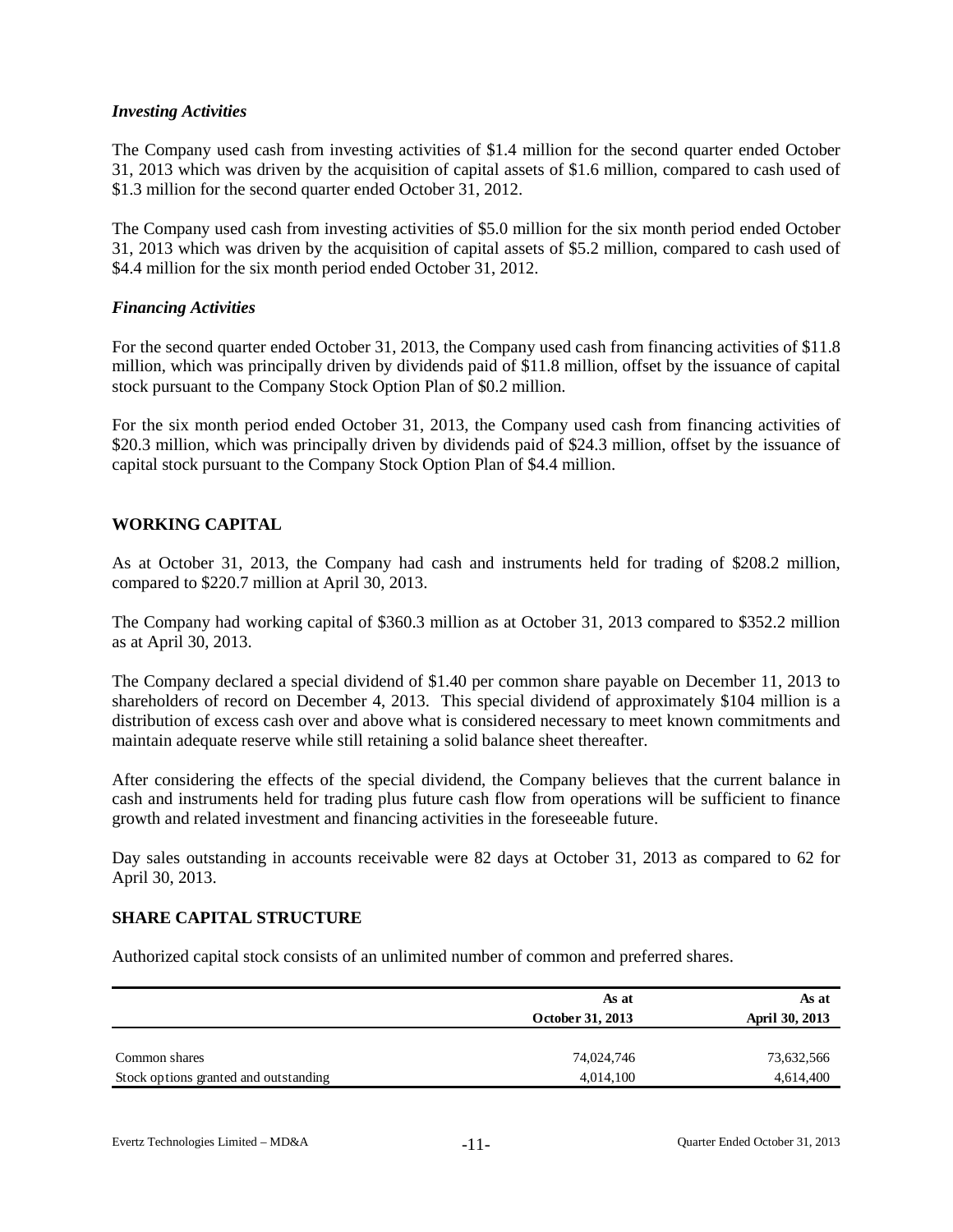## **FINANCIAL INSTRUMENTS**

The Company's financial instruments consist of cash, instruments held for trading, trade and other receivables, trade and other payables and long term debt. Unless otherwise noted, it is management's opinion that the Company is not exposed to significant interest or credit risks arising from these financial instruments. The Company estimates that except for instruments held for trading, the fair value of these instruments approximates the carrying values due to their short-term nature.

## *Fair values and classification of financial instruments:*

The following summarizes the significant methods and assumptions used in estimating the fair values of financial instruments:

- I. The fair values of instruments held for trading is maintained level one hierarchy and are determined by the quoted market values for each of the investments in an active market at the reporting date. Gains and losses are included in interest and other income.
- II. Contingent consideration is level three hierarchy. Liability has not changed since the acquisition.
- III. The carrying amounts of cash, trade and other receivables, trade and other payables approximate their fair value due to the short-term nature of these financial instruments. The carrying amount of long term debt approximates its fair value as it incurs interest at a variable rate adjusted for changes in the market rate.

## **CONTRACTUAL OBLIGATIONS**

The following table sets forth the Company's contractual obligations as at October 31, 2013:

|                      | Payments Due by Period |  |                  |  |           |  |           |            |       |  |  |  |  |  |
|----------------------|------------------------|--|------------------|--|-----------|--|-----------|------------|-------|--|--|--|--|--|
| (In thousands)       | Total                  |  | Less than 1 Year |  | 2-3 Years |  | 4-5 Years | Thereafter |       |  |  |  |  |  |
| Operating leases     | 18.612                 |  | 3.517            |  | 6.657     |  | 6.079     |            | 2,359 |  |  |  |  |  |
| Other long-term debt | .843                   |  | 388              |  | 484       |  | 359       |            | 612   |  |  |  |  |  |
|                      | 20.455                 |  | 3.905            |  | 7.141     |  | 6.438     |            | 2.971 |  |  |  |  |  |

## **OFF-BALANCE SHEET FINANCING**

The Company does not have any off-balance sheet arrangements.

## **RELATED PARTY TRANSACTIONS**

In the normal course of business, we may enter into transactions with related parties. These transactions occur under market terms consistent with the terms of transactions with unrelated arms-length third parties. The Company continues to lease a premise from a company in which two shareholders' each indirectly hold a 10% interest, continues to lease a facility from a company in which two shareholders each indirectly hold a 20% interest, continues to lease a facility for manufacturing where two shareholders indirectly own 100% interest, continues to lease a facility from a company in which two shareholders each indirectly own a 35% interest and continues to lease a facility with a director who indirectly owns 100%.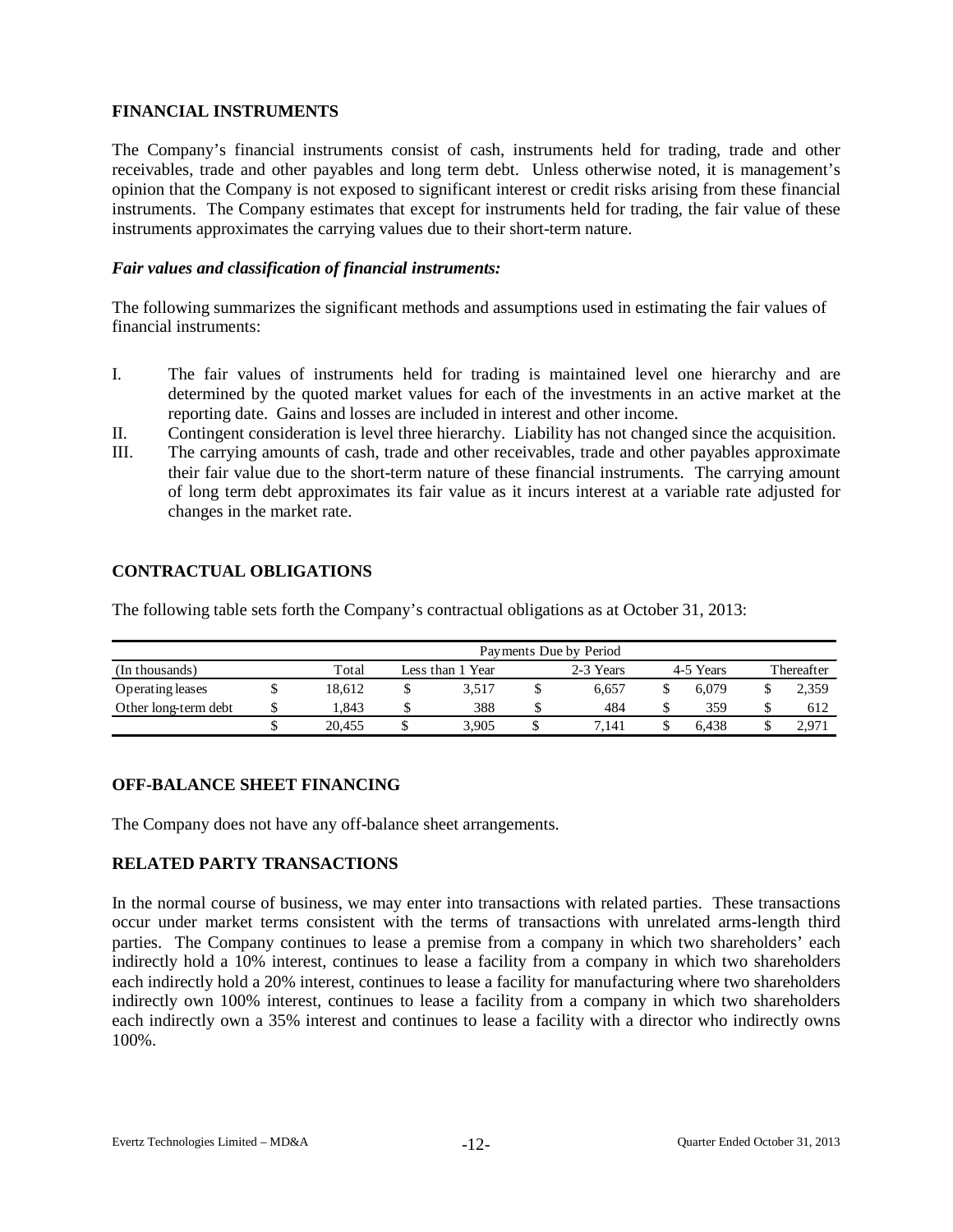## **SELECTED CONSOLIDATED QUARTERLY FINANCIAL INFORMATION**

The following table sets out selected consolidated financial information for each of the eight quarters ended October 31, 2013. In the opinion of management, this information has been prepared on the same basis as the audited consolidated financial statements. The operating results for any quarter should not be relied upon as any indication of results for any future period.

|                                  |            |            |          |          |          | <b>Ouarter Ending</b> |          |          |          |          |          |          |          |          |  |          |  |          |  |          |  |          |  |  |  |  |  |  |  |        |  |        |  |        |  |        |  |        |
|----------------------------------|------------|------------|----------|----------|----------|-----------------------|----------|----------|----------|----------|----------|----------|----------|----------|--|----------|--|----------|--|----------|--|----------|--|--|--|--|--|--|--|--------|--|--------|--|--------|--|--------|--|--------|
| (In thousands)                   |            | 2013       |          |          |          |                       |          |          |          | 2012     |          |          |          |          |  |          |  |          |  |          |  |          |  |  |  |  |  |  |  |        |  |        |  |        |  |        |  |        |
| (Unaudited)                      | Oct 31     | July 31    |          | Apr $30$ |          | Jan 31                |          | Oct 31   |          | July 31  |          | Apr 30   |          | Jan 31   |  |          |  |          |  |          |  |          |  |  |  |  |  |  |  |        |  |        |  |        |  |        |  |        |
| Revenue                          | \$81,244   | \$63,858   |          | \$65,415 |          | \$71,771              |          | \$83,158 |          | \$95,961 |          | \$76,340 |          | \$71,445 |  |          |  |          |  |          |  |          |  |  |  |  |  |  |  |        |  |        |  |        |  |        |  |        |
| Cost of goods sold               | 34,592     | 27,144     |          | 28,336   |          |                       |          |          |          |          |          |          |          |          |  |          |  |          |  |          |  |          |  |  |  |  |  |  |  | 31,499 |  | 34,298 |  | 40,306 |  | 33,557 |  | 31,283 |
| Gross margin                     | \$46,652   | \$36,714   |          | \$37,079 |          |                       |          |          |          |          |          |          |          | \$40,272 |  | \$48,860 |  | \$55,655 |  | \$42,783 |  | \$40,162 |  |  |  |  |  |  |  |        |  |        |  |        |  |        |  |        |
| Operating expenses               | 25,797     | 21,167     |          | 26,557   |          | 23,164                |          | 22,966   |          | 22,421   |          | 25,309   |          | 22,805   |  |          |  |          |  |          |  |          |  |  |  |  |  |  |  |        |  |        |  |        |  |        |  |        |
| Earnings from operations         | \$20,855   | \$15,547   | \$10,522 |          | \$17,108 |                       | \$25,894 |          | \$33,234 |          | \$17,474 |          |          | \$17,357 |  |          |  |          |  |          |  |          |  |  |  |  |  |  |  |        |  |        |  |        |  |        |  |        |
| Non-operating income             | 399        | 526        | 509      |          |          | 872                   |          | 231      |          | 476      |          | 836      |          | 174      |  |          |  |          |  |          |  |          |  |  |  |  |  |  |  |        |  |        |  |        |  |        |  |        |
| Earnings before taxes            | \$21,254   | \$16,073   | \$11,031 |          |          | \$17,980              |          | \$26,125 |          | \$33,710 | \$18,310 |          | \$17,531 |          |  |          |  |          |  |          |  |          |  |  |  |  |  |  |  |        |  |        |  |        |  |        |  |        |
| Net earnings                     | \$15,422   | \$11,733   | \$       | 8,110    |          | \$12,984              |          | \$18,907 |          | \$24,589 |          | \$13,380 |          | \$12,637 |  |          |  |          |  |          |  |          |  |  |  |  |  |  |  |        |  |        |  |        |  |        |  |        |
| Net earnings per share:<br>Basic | \$<br>0.21 | \$<br>0.16 | \$       | 0.11     | \$       | 0.18                  | \$       | 0.26     | \$       | 0.34     | \$       | 0.19     | \$       | 0.17     |  |          |  |          |  |          |  |          |  |  |  |  |  |  |  |        |  |        |  |        |  |        |  |        |
| Diluted                          | \$<br>0.21 | \$<br>0.16 | \$       | 0.11     | \$       | 0.18                  | \$       | 0.26     | \$       | 0.34     | \$       | 0.18     | \$       | 0.17     |  |          |  |          |  |          |  |          |  |  |  |  |  |  |  |        |  |        |  |        |  |        |  |        |
| Dividends per share:             | \$<br>0.16 | \$<br>0.16 | \$       | 0.16     | \$       | 0.14                  | \$       | 0.14     | \$       | 0.14     | \$       | 0.14     | \$       | 0.12     |  |          |  |          |  |          |  |          |  |  |  |  |  |  |  |        |  |        |  |        |  |        |  |        |

The Companies revenue and corresponding earnings can vary from quarter to quarter depending on the delivery requirements of our customers. Our customers can be influenced by a variety of factors including upcoming sports or entertainment events as well as their access to capital. Net earnings represent net earnings attributable to shareholders.

## **DISCLOSURE CONTROLS AND PROCEDURES**

Management, including the Chief Executive Officer and Chief Financial Officer, has evaluated the effectiveness of the Company's disclosure controls and procedures (as defined in Multilateral Instrument 52-109 of the Canadian Securities Administrators) as of October 31, 2013.

Management has concluded that, as of October 31, 2013, the Company's disclosure controls and procedures were effective to provide reasonable assurance that material information relating to the Company would be made known to them by others within the Company, particularly during the period in which this report was being prepared.

## **INTERNAL CONTROLS OVER FINANCIAL REPORTING**

Management is responsible for and has designed internal controls over financial reporting, or caused it to be designed under management's supervision, to provide reasonable assurance regarding the reliability of financial reporting and the preparation of financial statements for external purposes in accordance with IFRS. Management has concluded that, as of October 31, 2013, the Company's internal controls over financial reporting were effective to provide reasonable assurance regarding the reliability of financial reporting and the preparation of financial statements for external purposes in accordance with IFRS.